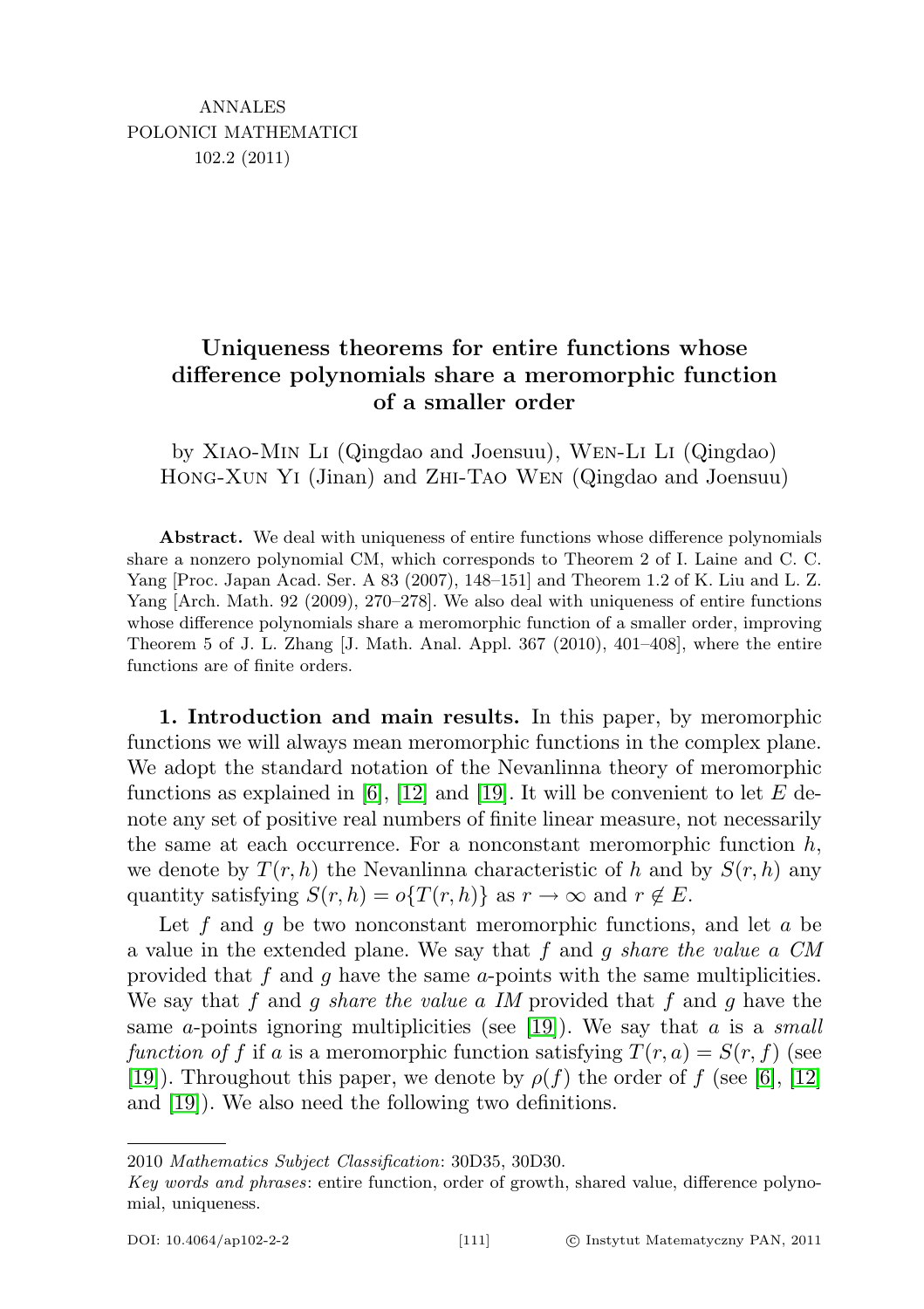DEFINITION 1.1 (see [\[11,](#page-16-2) Definition 1]). Let  $p$  be a positive integer and  $a \in \mathbb{C} \cup \{\infty\}$ . Then we denote by  $N_{p}(r, 1/(f - a))$  the counting function of those  $a$ -points of  $f$  (counted with proper multiplicities) whose multiplicities are not greater than p, and by  $N_{p}(r, 1/(f - a))$  the corresponding reduced counting function (ignoring multiplicities). Moreover we denote by  $N_{(p}(r,1/(f-a))$  the counting function of those a-points of f (counted with proper multiplicities) whose multiplicities are not less than  $p$ , and by  $N_{(p}(r,1/(f-a))$  the corresponding reduced counting function (ignoring multiplicities). Finally  $N_{p}(r,1/(f-a)), N_{p}(r,1/(f-a)), N_{(p}(r,1/(f-a))$  and  $N_{(p}(r,1/(f-a))$  mean  $N_{p)}(r,f)$ ,  $N_{(p)}(r,f)$ ,  $N_{(p}(r,f)$  and  $N_{(p}(r,f)$  respectively if  $a = \infty$ .

DEFINITION 1.2. Let  $a$  be any value in the extended complex plane, and let  $k$  be an arbitrary nonnegative integer. We define

$$
N_k\left(r,\frac{1}{f-a}\right)=\overline{N}\left(r,\frac{1}{f-a}\right)+\overline{N}_{(2}\left(r,\frac{1}{f-a}\right)+\cdots+\overline{N}_{(k)}\left(r,\frac{1}{f-a}\right).
$$

Much research has been devoted to uniqueness of meromorphic functions whose differential polynomials share one nonzero value (for example, see [\[3\]](#page-15-1), [\[13\]](#page-16-3), [\[17\]](#page-16-4) and [\[18\]](#page-16-5)). Recently the difference variant of Nevanlinna theory has been established in [\[1\]](#page-15-2), [\[5\]](#page-15-3) and [\[4\]](#page-15-4), by Halburd–Korhonen and Chiang–Feng, independently. Using these theories, some Finnish and Chinese mathematicians began to consider uniqueness questions for meromorphic functions sharing values with their shifts (for example, see [\[9\]](#page-16-6), [\[8\]](#page-16-7) and [\[20\]](#page-16-8)). In this paper, we will consider uniqueness of entire functions whose difference polynomials share one nonzero value or a small function of a smaller order.

We recall the following result, proved by Clunie and Hayman.

THEOREM A (see [\[2\]](#page-15-5) and [\[7\]](#page-15-6)). Let  $f(z)$  be a transcendental entire function, and let  $n \geq 1$  be a positive integer. Then  $f(z)^n f'(z) - 1$  has infinitely many zeros.

Regarding Theorem A, it is natural to ask the following question.

QUESTION 1.1. What can be said if  $f^{n}(z)f'(z)$  in Theorem A is replaced with  $f^{n}(z) f(z + \eta)$  for a transcendental entire function  $f(z)$  and a nonzero complex number  $\eta$ ?

In 2007, Laine and Yang proved the following result.

THEOREM B (see [\[14,](#page-16-9) Theorem 2]). Let  $f(z)$  be a transcendental entire function of a finite order, and let η be a nonzero complex number. Then  $f(z)^n f(z + \eta)$  assumes every finite nonzero value a infinitely often for each  $n \geq 2$ .

We recall the following two examples.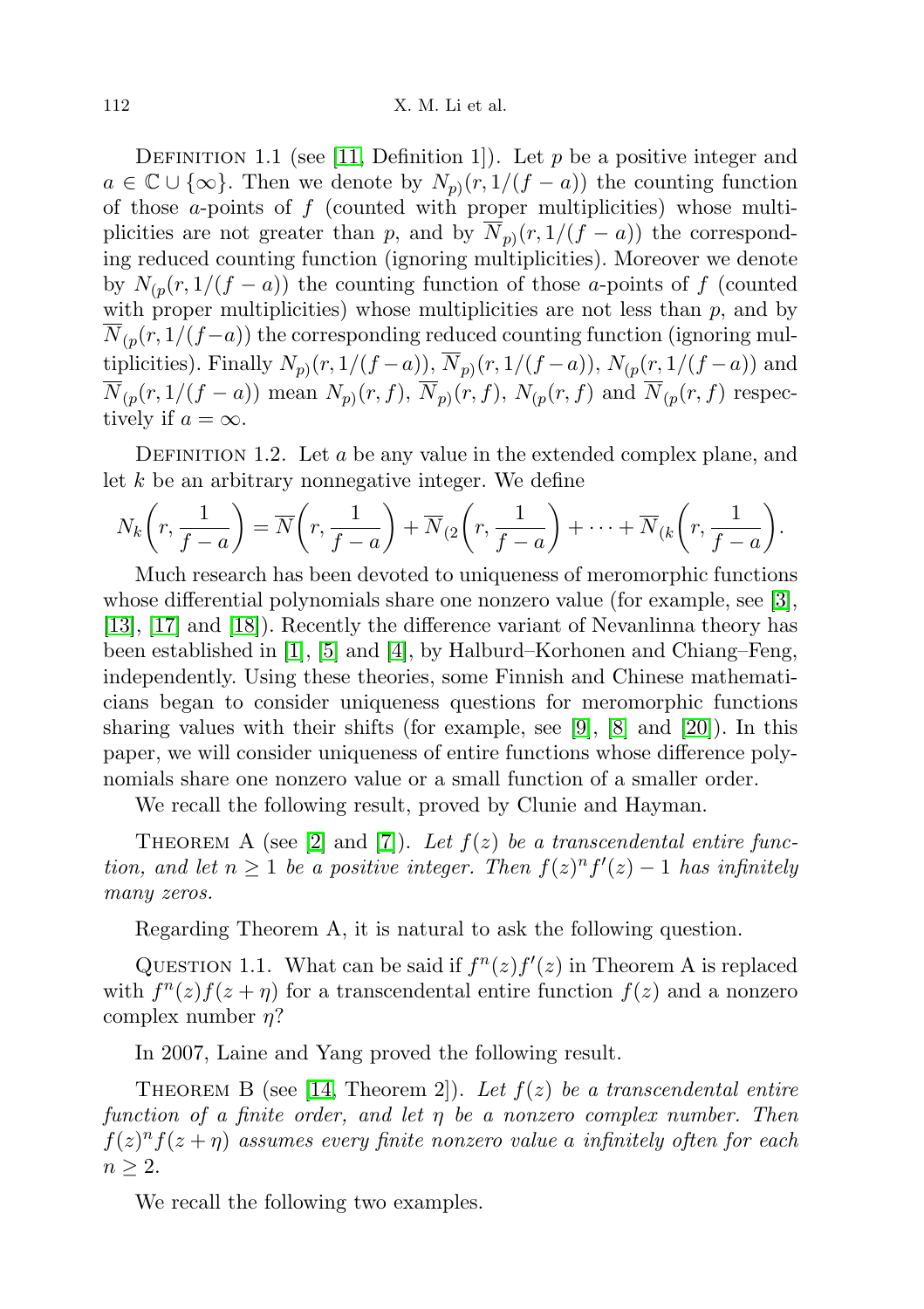EXAMPLE A (see [\[13\]](#page-16-3)). Let  $f(z) = 1 + e^z$ . Then  $f(z)f(z + \pi i) - 1 = -e^{2z}$ has no zeros. This shows that Theorem B does not remain valid if  $n = 1$ .

EXAMPLE B (see [\[15\]](#page-16-10)). Let  $f(z) = e^{-e^z}$ . Then  $f(z)^2 f(z+\eta) - 2 = -1$  and  $\rho(f) = \infty$ , where  $\eta$  is the nonzero constant satisfying  $e^{\eta} = -2$ . Evidently,  $f(z)^2 f(z+\eta) - 2$  has no zeros. This shows that Theorem B does not remain valid if f is of infinite order.

Recently K. Liu and L. Z. Yang proved the following result.

THEOREM C (see [15]). Let  $f(z)$  be a transcendental entire function of finite order, let  $\eta$  be a nonzero complex number, and let  $n \geq 2$  be an integer. Then  $f(z)^n f(z+\eta) - P(z)$  has infinitely many zeros, where  $P(z) \neq 0$  is any polynomial.

We recall the following example.

EXAMPLE C (see [\[15\]](#page-16-10)). Let  $f(z) = e^{-e^{z}}$ . Then  $f(z)^{n} f(z + \eta) - P(z) =$  $1 - P(z)$  and  $\rho(f) = \infty$ , where  $\eta$  is a nonzero constant satisfying  $e^{\eta} = -n$ ,  $P(z)$  is a nonconstant polynomial, and n is a positive integer. Evidently,  $f(z)^n f(z + \eta) - P(z)$  has finitely many zeros. This example shows that the condition " $\rho(f) < \infty$ " in Theorem C is necessary.

Regarding Theorem C, it is natural to ask the following question.

QUESTION 1.2. What can be said if  $f(z)^n f(z+\eta) - P(z)$  and  $g(z)^n g(z+\eta)$  $-P(z)$  share 0 CM for two transcendental entire functions f, g and a polynomial  $P \not\equiv 0$ ?

We will prove the following uniqueness theorem which deals with Question 1.2.

THEOREM 1.1. Let  $f$  and  $g$  be distinct transcendental entire functions of finite orders, and let  $P \neq 0$  be a polynomial. Suppose that  $\eta$  is a nonzero complex number and  $n \geq 4$  is an integer such that  $2 \deg(P) < n+1$ . Suppose that  $f(z)^n f(z+\eta) - P(z)$  and  $g(z)^n g(z+\eta) - P(z)$  share 0 CM.

- (I) If  $n \geq 4$  and  $f(z)^n f(z + \eta)/P(z)$  is a Möbius transformation of  $g(z)^n g(z+\eta)/P(z)$ , then either
	- (i)  $f = tg$ , where  $t \neq 1$  is a constant satisfying  $t^{n+1} = 1$ , or
	- (ii)  $f = e^{Q}$  and  $g = te^{-Q}$ , where P reduces to a nonzero constant c, t is a constant such that  $t^{n+1} = c^2$ , and Q is a nonconstant polynomial.
- (II) If  $n \geq 6$ , then (I)(i) or (I)(ii) holds.

From Theorem 1.1 we get the following corollary.

COROLLARY 1.1. Let  $f$  and  $g$  be distinct nonconstant entire functions of finite orders. Suppose that  $\eta$  is a nonzero complex number and  $n \geq 6$  is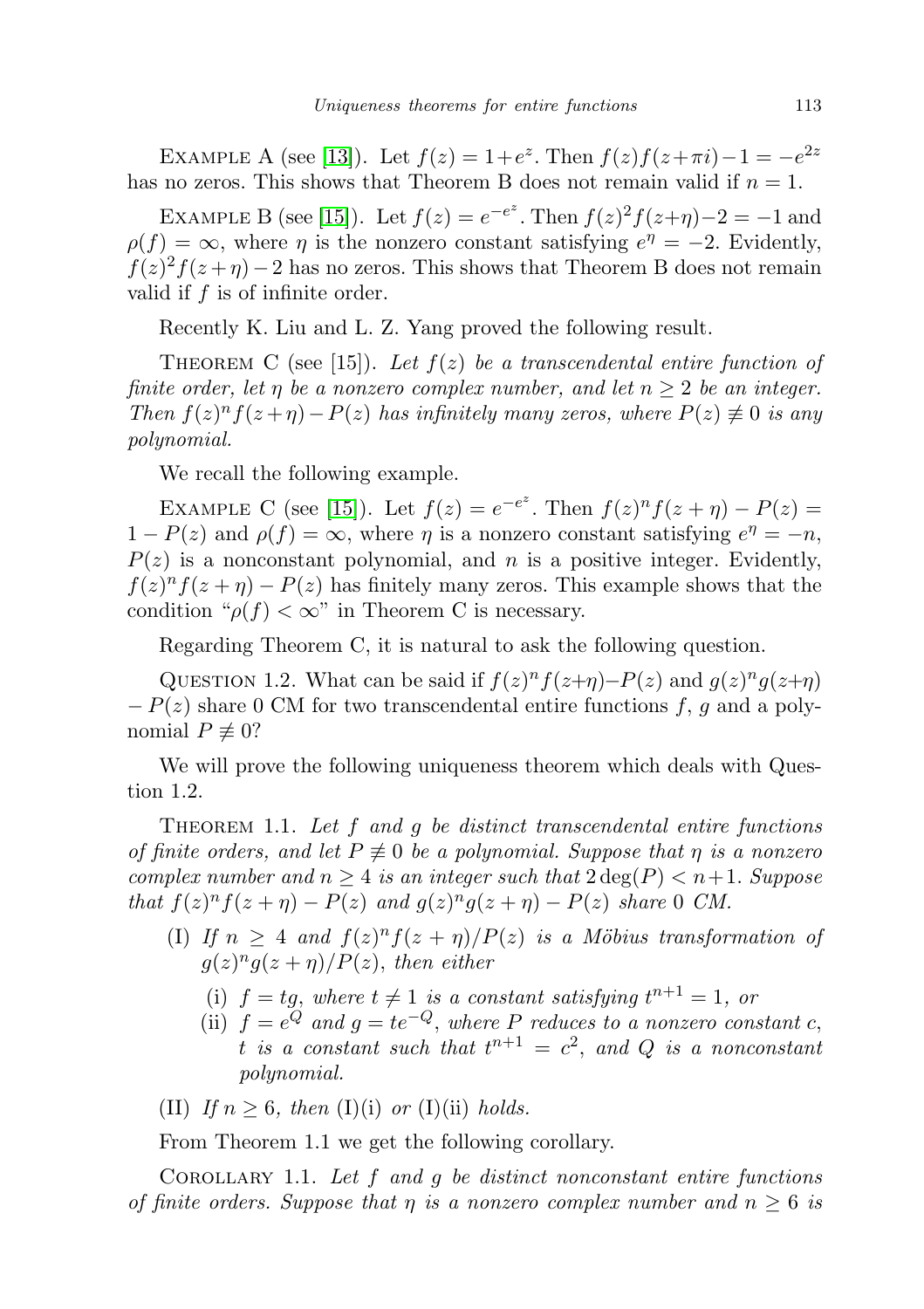an integer. If  $f(z)^n f(z + \eta) - z$  and  $g(z)^n g(z + \eta) - z$  share 0 CM, then  $f = tg$ , where t is a constant satisfying  $t^{n+1} = 1$  and  $t \neq 1$ .

Recently J. L. Zhang proved the following result.

THEOREM D (see [\[20\]](#page-16-8)). Let f and g be transcendental entire functions of finite orders, and let  $\alpha$  be a small function relative to f and g. Suppose that  $\eta$  is a nonzero complex number and  $n \geq 7$  is an integer. If  $f(z)^n(f(z)-1)f(z+\eta) - \alpha(z)$  and  $g(z)^n(g(z)-1)g(z+\eta) - \alpha(z)$  share 0 CM, then  $f = q$ .

We will prove the following result, which improves Theorem D.

THEOREM 1.2. Let f and g be transcendental entire functions of finite orders, and let  $\alpha$  be a meromorphic function such that  $\rho(\alpha) < \rho(f)$  and  $\alpha \neq 0, \infty$ . Suppose that  $\eta$  is a nonzero complex number, and n and m are positive integers, where  $n \geq m+6$ . If  $f(z)^n(f(z)^m-1)f(z+\eta) - \alpha(z)$  and  $g(z)^n(g(z)^m-1)g(z+\eta) - \alpha(z)$  share 0 CM, then  $f = tg$ , where t is a constant satisfying  $t^m = 1$ .

### 2. Some lemmas

LEMMA 2.1 (see [\[19,](#page-16-1) proof of Theorem 1.12]). Let f be a nonconstant meromorphic function in the complex plane, and let

(2.1) 
$$
P(f) = a_n f(z)^n + a_{n-1} f(z)^{n-1} + \dots + a_1 f(z) + a_0,
$$

where  $a_0, a_1, \ldots, a_n$  are constants and  $a_n \neq 0$ . Then

$$
m(r, P(f)) = nm(r, f) + O(1).
$$

LEMMA 2.2 (see [\[1,](#page-15-2) Corollary 2.5]). Let  $f(z)$  be a meromorphic function of order  $\rho(f) < \infty$ , and let  $\eta$  be a nonzero complex number. Then

$$
m\bigg(r,\frac{f(z+\eta)}{f(z)}\bigg)+m\bigg(r,\frac{f(z)}{f(z+\eta)}\bigg)=O(r^{\rho(f)-1+\varepsilon});
$$

here and in what follows,  $\varepsilon$  is an arbitrary positive number.

LEMMA 2.3. Let  $f(z)$  be a nonconstant meromorphic function of order  $\rho(f) < \infty$ , let  $\eta$  be a nonzero complex number, and let  $P(f)$  be as in (2.1). Suppose that  $F(z) = P(f(z))f(z + \eta)$ . Then

$$
m(r, F(z)) = (n+1)m(r, f(z)) + O(r^{\rho(f)-1+\varepsilon}) + O(\log r).
$$

Proof. First of all, by Lemmas 2.1 and 2.2, the assumptions of Lemma 2.3 and the standard Valiron–Mokhon'ko lemma (see [\[16\]](#page-16-11)) we get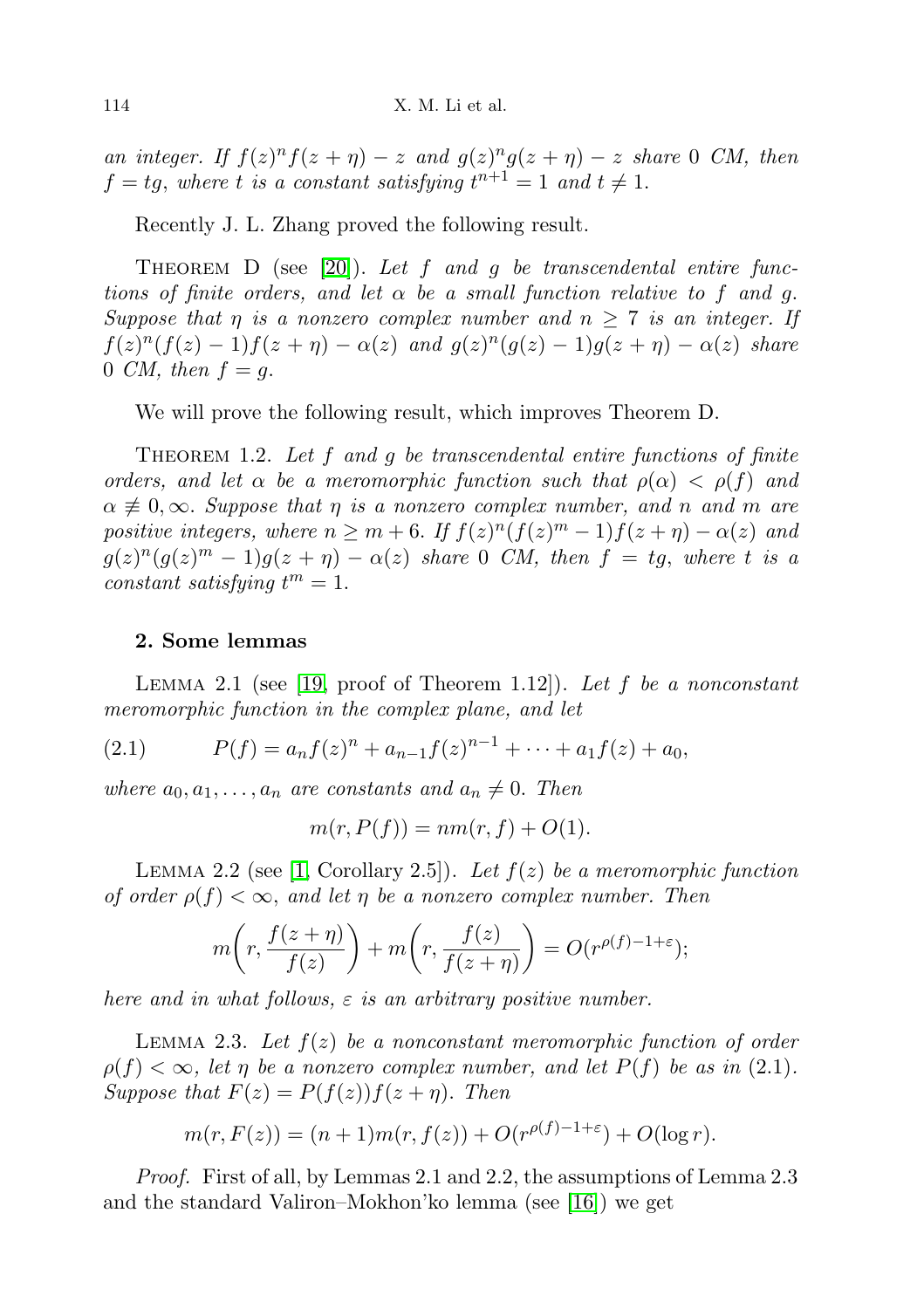$$
(n+1)m(r, f(z)) = m(r, f(z)P(f(z))) + O(1)
$$
  
\n
$$
\leq m\left(r, \frac{f(z)P(f(z))}{F(z)}\right) + m(r, F(z)) + O(1)
$$
  
\n
$$
= m\left(r, \frac{f(z)}{f(z+\eta)}\right) + m(r, F(z)) + O(1)
$$
  
\n
$$
\leq m(r, F(z)) + O(r^{\rho-1+\epsilon}) + O(1),
$$

i.e.,

(2.2) 
$$
m(r, F(z)) \ge (n+1)m(r, f(z)) + O(r^{\rho-1+\epsilon}) + O(1).
$$

Next from Lemmas 2.1 and 2.2 and the standard Valiron–Mokhon'ko lemma we get

(2.3) 
$$
m(r, F(z)) \le m(r, P(f(z))) + m\left(r, f(z)\frac{f(z+\eta)}{f(z)}\right)
$$

$$
\le nm(r, f(z)) + m(r, f(z)) + m\left(r, \frac{f(z+\eta)}{f(z)}\right) + O(1)
$$

$$
= (n+1)m(r, f(z)) + O(r^{\rho-1+\varepsilon}) + O(\log r).
$$

From (2.2) and (2.3) we get the conclusion of Lemma 2.3.

LEMMA 2.4 (see [\[1,](#page-15-2) Theorem 2.1]). Let  $f(z)$  be a meromorphic function of order  $\rho(f) < \infty$ , and let  $\eta$  be a nonzero complex number. Then

$$
T(r, f(z+\eta)) = T(r, f(z)) + O(r^{\rho(f)-1+\varepsilon}) + O(\log r).
$$

LEMMA 2.5. Let  $f$  and  $g$  be transcendental entire functions of finite orders, and let  $P \neq 0$  be a polynomial. Suppose that  $\eta$  is a nonzero complex number and  $n \geq 2$  is an integer. If  $f(z)^n f(z + \eta) - P(z)$  and  $g(z)^n g(z + \eta)$  $-P(z)$  share 0 CM, then  $\rho(f) = \rho(g)$ .

Proof. Set

(2.4) 
$$
F(z) = \frac{f(z)^n f(z + \eta)}{P(z)}, \quad G(z) = \frac{g(z)^n g(z + \eta)}{P(z)}
$$

for all  $z \in \mathbb{C}$ . First of all, from (2.4), Lemma 2.3 and the condition that f and g are entire functions we get

(2.5) 
$$
T(r, F(z)) = (n+1)T(r, f(z)) + O(r^{\rho(f)-1+\varepsilon}) + O(\log r),
$$

(2.6) 
$$
T(r, G(z)) = (n+1)T(r, g(z)) + O(r^{\rho(g)-1+\varepsilon}) + O(\log r).
$$

Since f, g are of finite orders, it follows from  $(2.5)$  and  $(2.6)$  that the same is true for F and G as well. Hence it follows from Lemma 2.4, the assumptions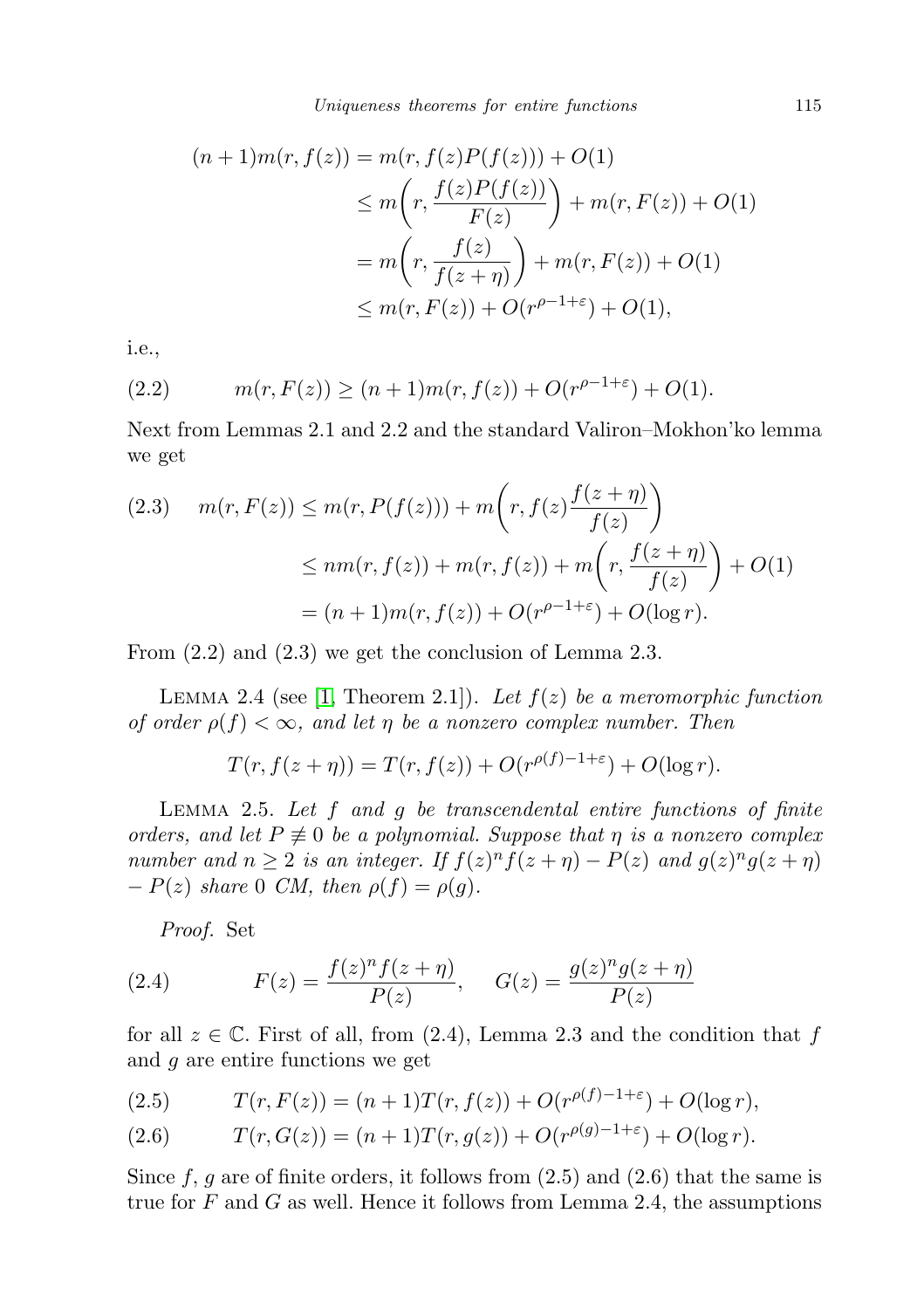of Lemma 2.5 and the second fundamental theorem that

$$
T(r, F(z)) \le \overline{N}(r, F(z)) + \overline{N}\left(r, \frac{1}{F(z)}\right) + \overline{N}\left(r, \frac{1}{F(z) - 1}\right) + O(\log r)
$$
  
\n
$$
\le \overline{N}\left(r, \frac{1}{f(z)}\right) + \overline{N}\left(r, \frac{1}{f(z + \eta)}\right) + \overline{N}\left(r, \frac{1}{G(z) - 1}\right)
$$
  
\n
$$
+ O(\log r)
$$
  
\n
$$
\le 2T(r, f(z)) + T(r, G(z)) + O(r^{\rho(f) - 1 + \varepsilon}) + O(\log r),
$$

which together with  $(2.5)$  and  $(2.6)$  gives

$$
(n+1)T(r, f(z)) \le 2T(r, f(z)) + (n+1)T(r, g(z)) + O(r^{\rho(f)-1+\varepsilon})
$$
  
+ 
$$
O(r^{\rho(g)-1+\varepsilon}) + O(\log r),
$$

i.e.,

(2.7) 
$$
(n-1)T(r, f(z)) \le (n+1)T(r, g(z)) + O(r^{\rho(f)-1+\varepsilon}) + O(r^{\rho(g)-1+\varepsilon}) + O(\log r).
$$

From (2.7) and  $n \geq 2$  we get

$$
(2.8) \t\t \rho(f) \le \rho(g).
$$

Similarly

$$
(2.9) \qquad \rho(g) \le \rho(f).
$$

Thus  $\rho(f) = \rho(g)$ , proving Lemma 2.5.

LEMMA 2.6 (see [\[10,](#page-16-12) Lemma 2.2]). Let  $\varphi(r)$  be a nondecreasing, continuous function on  $\mathbb{R}^+$ . Suppose that

$$
0 < \rho < \limsup_{r \to \infty} \frac{\log \varphi(r)}{\log r},
$$

and set

$$
G := \{ r \in \mathbb{R}^+ \mid \varphi(r) \ge r^{\rho} \}.
$$

Then

$$
\overline{\log \operatorname{dens} G} = \limsup_{r \to \infty} \frac{\int_{G \cap [1,r]} \frac{dr}{r}}{\log r} > 0.
$$

LEMMA 2.7 (see [\[19,](#page-16-1) Lemma 7.1]). Let  $F$  and  $G$  be nonconstant meromorphic functions such that  $G$  is a Möbius transformation of  $F$ . Suppose that there exists a subset  $I \subset \mathbb{R}^+$  with linear measure mes  $I = +\infty$  such that

$$
\overline{N}(r,1/F) + \overline{N}(r,F) + \overline{N}(r,1/G) + \overline{N}(r,G) < (\lambda + o(1))T(r,F)
$$

as  $r \in I$  and  $r \to \infty$ , where  $\lambda < 1$ . If there exists a point  $z_0 \in \mathbb{C}$  such that  $F(z_0) = G(z_0) = 1$ , then  $F = G$  or  $FG = 1$ .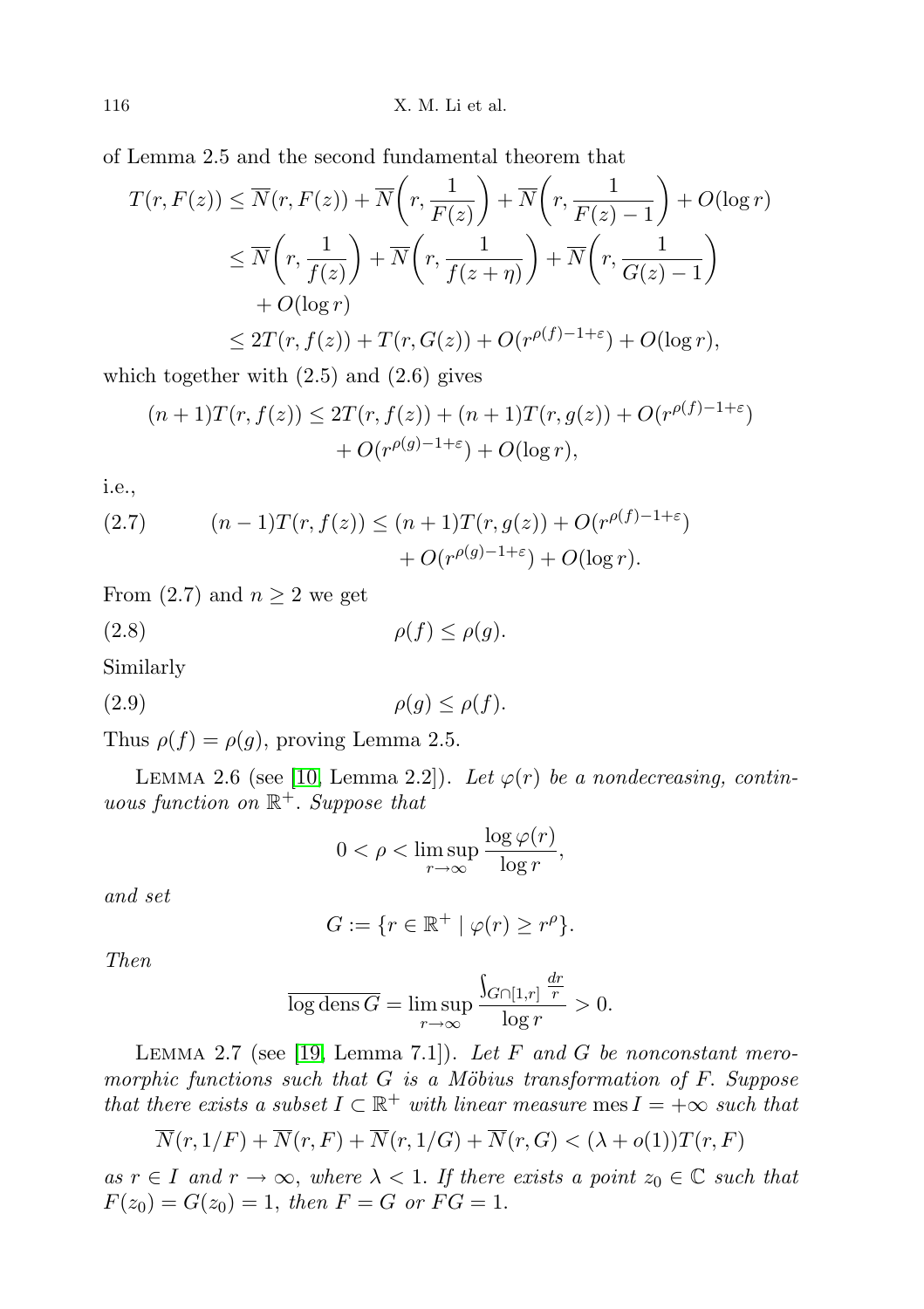Let F and G be nonconstant meromorphic functions, let  $a \in \mathbb{C} \cup \{\infty\},\$ and let  $\overline{N}_E(r, a)$  "count" those points in  $\overline{N}(r, 1/(F - a))$ , where a is taken by  $F$  and  $G$  with the same multiplicity, and each point is counted only once;  $\overline{N}(r, 1/(F - \infty))$  means  $\overline{N}(r, f)$ . We say that F and G share the value a  $\mathit{CM}^*$  if

$$
\overline{N}\left(r, \frac{1}{F-a}\right) - \overline{N}_E(r, a) = S(r, F),
$$
  

$$
\overline{N}\left(r, \frac{1}{G-a}\right) - \overline{N}_E(r, a) = S(r, G).
$$

LEMMA 2.8 (see [\[19,](#page-16-1) proof of Theorems 1.48 and 7.10]). Let F and G be nonconstant meromorphic functions that share  $1, \infty$  CM<sup>\*</sup>. Suppose that there exists a subset  $I \subset \mathbb{R}^+$  with  $\text{mes } I = +\infty$  such that

$$
N_2(r, 1/F) + N_2(r, 1/G) + 2N(r, F) < \lambda T(r) + S(r)
$$

as  $r \to \infty$  and  $r \in I$ , where  $\lambda < 1$ ,  $T(r) = \max\{T(r, F), T(r, G)\}\$  and  $S(r) = o\{T(r)\}\text{. Then } F = G \text{ or } FG = 1.$ 

# 3. Proofs of theorems

*Proof of Theorem 1.1.* First of all, we define F and G by  $(2.4)$ . From (2.4), Lemma 2.3 and the assumptions of Theorem 1.1 we get (2.5) and (2.6). Suppose that  $z_0 \in \mathbb{C}$  is a zero of  $F - 1$  of multiplicity  $\mu$ . Then, since  $P \neq 0$  is a polynomial, we can see that  $z_0$  is a zero of  $f(z)^n f(z + \eta) - P(z)$ of multiplicity  $\mu + \nu$ , where  $\nu \geq 0$  is the multiplicity of  $z_0$  as a zero of  $P(z)$ . Hence  $z_0$  is a zero of  $g(z)^n g(z + \eta) - P(z)$  of multiplicity  $\mu + \nu$  by the value sharing assumption. Now (2.4) shows that  $z_0$  is a zero of  $G - 1$  of multiplicity  $\mu$ . This also works in the other direction. Therefore, F and G indeed share 1 CM. Since  $f, g$  are of finite orders, it follows from  $(2.5)$  and  $(2.6)$  that so are F and G. We discuss the following two cases.

CASE 1. Suppose that F is a Möbius transformation of G. Then it follows from (2.4) and the standard Valiron–Mokhon'ko lemma that

(3.1) 
$$
T(r, f(z)^n f(z + \eta)) = T(r, g(z)^n g(z + \eta)) + O(\log r).
$$

From  $(2.5)$ ,  $(2.6)$ , Lemmas 2.5, 2.6 and the condition that f, g are transcendental entire functions we deduce that there exists a subset  $I \subset \mathbb{R}^+$ with mes  $I = +\infty$  such that  $T(r, f) \geq r^{\rho(f)-1+2\varepsilon}$  and  $T(r, g) \geq r^{\rho(g)-1+2\varepsilon}$  as  $r \to \infty$  and  $r \in I$ , and moreover

(3.2) 
$$
\lim_{\substack{r \to \infty \\ r \in I}} \frac{T(r, f)}{T(r, g)} = 1, \quad \lim_{\substack{r \to \infty \\ r \in I}} \frac{T(r, F)}{T(r, f)} = n + 1.
$$

From Lemma 2.4, the left equality of  $(2.4)$  and the condition that f, g are transcendental entire functions we get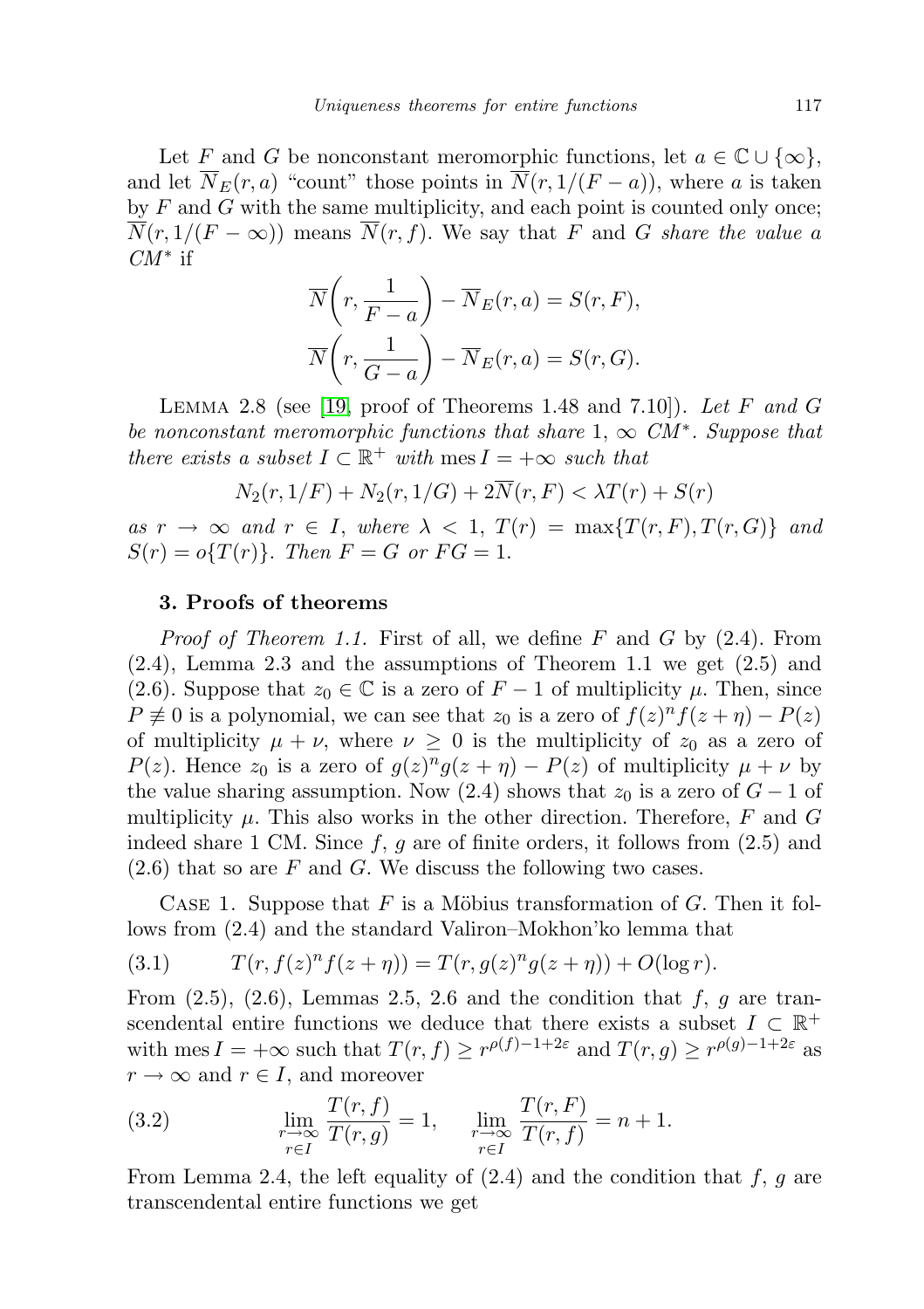118 X. M. Li et al.

$$
(3.3) \quad \overline{N}(r, F(z)) + \overline{N}\left(r, \frac{1}{F(z)}\right) \le \overline{N}\left(r, \frac{1}{f(z)}\right) + \overline{N}\left(r, \frac{1}{f(z+\eta)}\right) + O(\log r) \le T(r, f(z)) + T(r, f(z+\eta)) + O(\log r) \le 2T(r, f(z)) + O(r^{\rho(f)-1+\varepsilon}) + O(\log r)
$$

as  $r \to \infty$ . Similarly

$$
(3.4) \quad \overline{N}(r, G(z)) + \overline{N}\left(r, \frac{1}{G(z)}\right) \le 2T(r, g(z)) + O(r^{\rho(g)-1+\varepsilon}) + O(\log r)
$$

as  $r \to \infty$ . By the property of I introduced in (3.2) we know that

$$
r^{\rho(f)-1+\varepsilon} + \log r = r^{\rho(g)-1+\varepsilon} + \log r = o\{T(r,f)\}
$$

as  $r \to \infty$  and  $r \in I$ . This together with  $(3.2)$ – $(3.4)$  gives

(3.5) 
$$
\overline{N}\left(r, \frac{1}{F}\right) + \overline{N}(r, F) + \overline{N}\left(r, \frac{1}{G}\right) + \overline{N}(r, G) \le \frac{4}{n+1}T(r, F)(1 + o(1))
$$
  
as  $r \to \infty$  and  $r \in I$ . From (2.4) and the second fundamental theorem

as  $r \to \infty$  and  $r \in I$ . From (2.4) and the second fundamental theorem,

$$
T(r, F(z)) \le \overline{N}(r, F(z)) + \overline{N}\left(r, \frac{1}{F(z)}\right) + \overline{N}\left(r, \frac{1}{F(z) - 1}\right) + O(\log r)
$$
  

$$
\le \overline{N}\left(r, \frac{1}{f(z)}\right) + \overline{N}\left(r, \frac{1}{f(z + \eta)}\right) + \overline{N}\left(r, \frac{1}{F(z) - 1}\right)
$$
  

$$
+ O(\log r)
$$
  

$$
\le 2T(r, f(z)) + \overline{N}\left(r, \frac{1}{F(z) - 1}\right) + O(r^{\rho(f) - 1 + \varepsilon}) + O(\log r),
$$

which together with  $(2.5)$  and Lemma 2.6 implies that there exists a subset  $I \subset \mathbb{R}^+$  with  $\text{mes } I = +\infty$  such that

(3.6) 
$$
(n-1)T(r,f) \leq \overline{N}\left(r,\frac{1}{F-1}\right) + o\{T(r,f)\}
$$

as  $r \to \infty$  and  $r \in I$ . From (3.6) and the fact that F, G share 1 CM<sup>\*</sup> we know that there exists  $z_0 \in \mathbb{C}$  such that  $F(z_0) = G(z_0) = 1$ . Hence from (3.5), Lemma 2.7 and the condition  $n \geq 4$  we get  $FG = 1$  or  $F = G$ . We discuss the following two subcases.

SUBCASE 1.1. Suppose that  $F = G$ . Then it follows from (2.4) that

(3.7) 
$$
f(z)^n f(z+\eta) = g(z)^n g(z+\eta)
$$

for all  $z \in \mathbb{C}$ . Let

$$
(3.8) \t\t\t h = f/g.
$$

From  $(3.7)$  and  $(3.8)$  we get

$$
(3.9) \qquad \qquad h(z)^n h(z+\eta) = 1
$$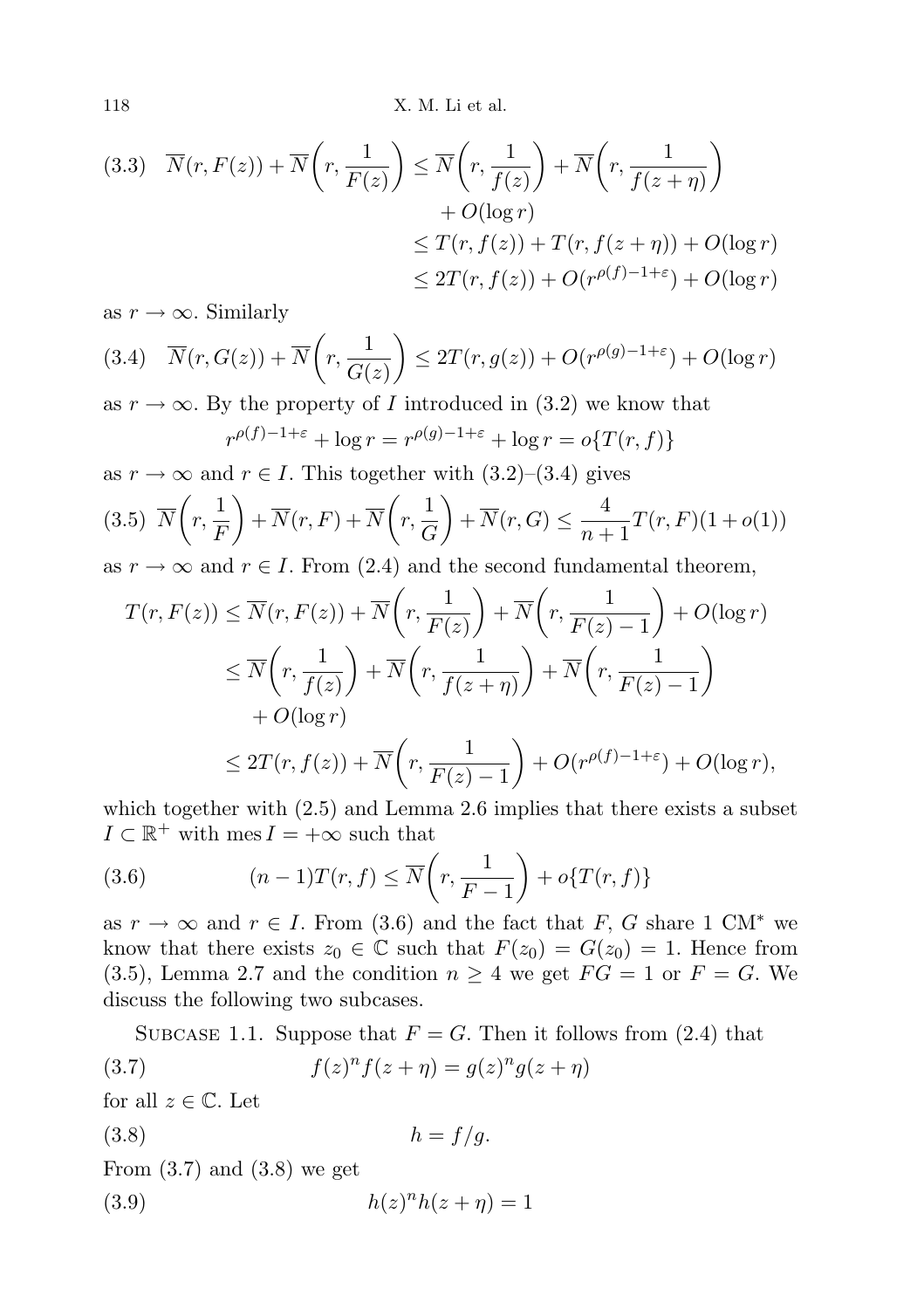for all  $z \in \mathbb{C}$ . First suppose that h is rational. If h has a zero at some point  $z_0$ , then h has a pole at  $z_0 + \eta$  by (3.9). Continuing,  $h(z_0 + 2\eta) = 0$ ,  $h(z_0 + 3\eta) = \infty$ , and so on. Therefore, h would have infinitely many zeros and poles, which is impossible. Hence,  $h$  has neither zeros nor poles, meaning that it is a constant, say  $h = t$ . By (3.9),  $t^{n+1} = 1$ . This together with (3.8) gives the conclusion  $(I)(i)$  of Theorem 1.1.

Next suppose that h is transcendental meromorphic. Since  $f, g$  are of finite order, the same is true for h as well. Thus it follows from  $(3.9)$  and Lemma 2.4 that

$$
nT(r,h) = T(r,h) + O(r^{\rho(h)-1+\varepsilon}) + O(\log r),
$$

and so

(3.10) 
$$
(n-1)T(r, h(z)) = O(r^{\rho(h)-1+\varepsilon}) + O(\log r),
$$

as  $r \to \infty$ . From (3.10) and the condition  $n \geq 4$ , we get  $\rho(h) \leq \rho(h) - 1$ , a contradiction.

SUBCASE 1.2. By substituting  $(2.4)$  into  $FG = 1$  we get

(3.11) 
$$
f(z)^n f(z+\eta)g(z)^n g(z+\eta) = P(z)^2
$$

for all  $z \in \mathbb{C}$ . From (3.11) and the condition that f, g are transcendental entire functions, one can immediately see that  $f, g$  each have at most finitely many zeros, and so we may write

$$
(3.12) \t\t f = Se^U, \t g = Te^V,
$$

where  $S, T, U, V$  are polynomials, and U, V are nonconstant. Substituting  $(3.12)$  into  $(3.11)$  we obtain

$$
(3.13) \qquad S^{n}(z)S(z+\eta)T^{n}(z)T(z+\eta)e^{nU(z)+U(z+\eta)+nV(z)+V(z+\eta)} = P(z)^{2}
$$

for all  $z \in \mathbb{C}$ . To avoid a contradiction, from (3.13) we must have

(3.14) 
$$
nU(z) + U(z + \eta) + nV(z) + V(z + \eta) = A
$$

for all  $z \in \mathbb{C}$ , where A is a constant. Let

$$
(3.15) \t\t\t U + V = W.
$$

Then it follows from  $(3.15)$  that  $(3.14)$  can be rewritten as

$$
(3.16) \t\t nW(z) + W(z + \eta) = A
$$

for all  $z \in \mathbb{C}$ . From (3.16) we know that  $W = B$ , where B is a constant. This together with (3.15) gives

$$
(3.17) \t\t V = B - U.
$$

From (3.12) and (3.17) we conclude that  $f = Se^{U}$ ,  $g = Te^{B}e^{-U}$ . Now (3.13) can be rewritten as

(3.18) 
$$
{S(z)T(z)}^n{S(z+\eta)T(z+\eta)} = e^A P(z)^2
$$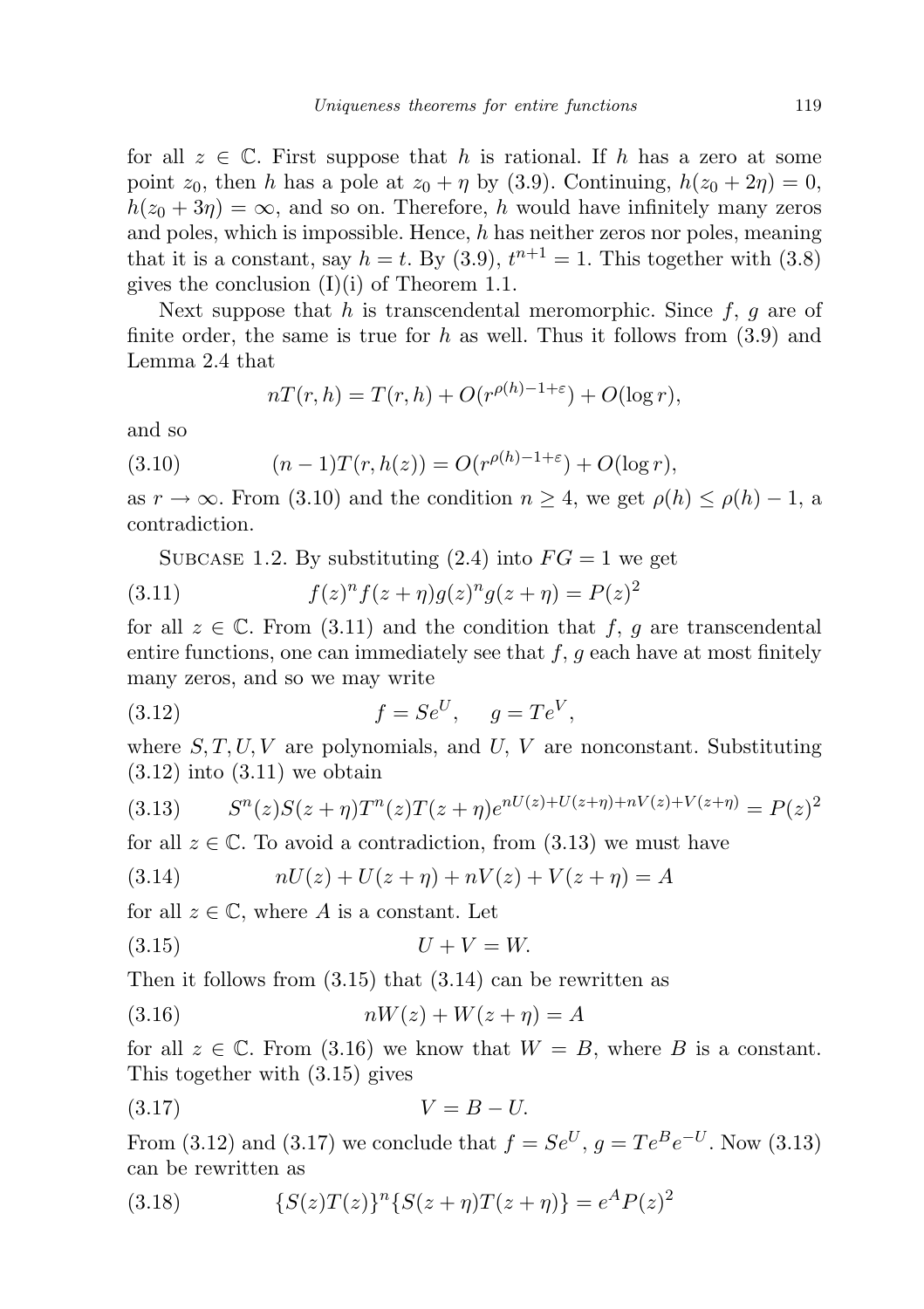for all  $z \in \mathbb{C}$ . If ST is not a constant, then the degree of the left side of (3.18) is not less than  $n + 1$ . But the condition  $2 \deg(P) < n + 1$  implies that the degree of the right side of  $(3.18)$  is less than  $n+1$ , which is a contradiction. Hence  $ST$  and P reduce to nonzero constants, say  $ST = t$  and  $P = c$ . The assertion  $(I)(ii)$  of Theorem 1.1 now follows from  $(3.12)$ .

CASE 2. Suppose that  $n \geq 6$ . From (2.4), Lemma 2.4 and the assumptions of Theorem 1.1 we get

$$
(3.19) \quad 2\overline{N}(r, F(z)) + N_2\left(r, \frac{1}{F(z)}\right) \le 2\overline{N}\left(r, \frac{1}{f(z)}\right) + N\left(r, \frac{1}{f(z+\eta)}\right) + O(\log r) \le 3T(r, f(z)) + O(r^{\rho(f)-1+\varepsilon}) + O(\log r) = 3T(r, F(z))/(n+1) + O(r^{\rho(f)-1+\varepsilon}) + O(\log r)
$$

and

(3.20) 
$$
N_2\left(r, \frac{1}{G(z)}\right) \le \frac{3}{n+1}T(r, G(z)) + O(r^{\rho(g)-1+\varepsilon}) + O(\log r)
$$

as  $r \to \infty$ . From (3.19), (3.20) and Lemmas 2.5 and 2.6 we know that there exists a subset  $I \subset \mathbb{R}^+$  with  $\text{mes } I = +\infty$  such that

(3.21) 
$$
N_2\left(r, \frac{1}{F}\right) + N_2\left(r, \frac{1}{G}\right) + 2\overline{N}(r, F) \leq \frac{6}{n+1}T(r) + o\{T(r)\}\
$$

as  $r \to \infty$  and  $r \in I$ , where  $T(r) = \max\{T(r, F), T(r, G)\}\.$  From (3.21), Lemma 2.8 and the condition  $n \geq 6$  we have  $FG = 1$  or  $F = G$ . Next in the same manner as in Subcases 1.1 and 1.2 we get the conclusion (II) of Theorem 1.1. This completes the proof of Theorem 1.1.

Proof of Corollary 1.1. We discuss the following three cases.

CASE 1. Suppose that one of f and g is a polynomial, and the other is a transcendental entire function. Without loss of generality, we suppose that  $f$ is transcendental and  $g$  is a polynomial. Then, on the one hand, Theorem C shows that  $f(z)^n f(z + \eta) - z$  has infinitely many zeros in  $\mathbb{C}$ . On the other hand, as g is a polynomial, so is  $g(z)^n g(z+\eta) - z$ , and hence it has at most finitely many zeros in  $\mathbb{C}$ , contrary to the assumption that  $f(z)^n f(z+\eta) - z$ and  $g(z)^n g(z+\eta) - z$  share 0 CM.

CASE 2. Suppose f and g are transcendental entire functions. Then Theorem 1.1 and the assumptions of Corollary 1.1 yield the desired conclusion.

CASE 3. Suppose that f and q are nonconstant polynomials. Then

(3.22) 
$$
f(z)^n f(z+\eta) - z = c\{g(z)^n g(z+\eta) - z\}
$$

for all  $z \in \mathbb{C}$ , where c is some nonzero complex number.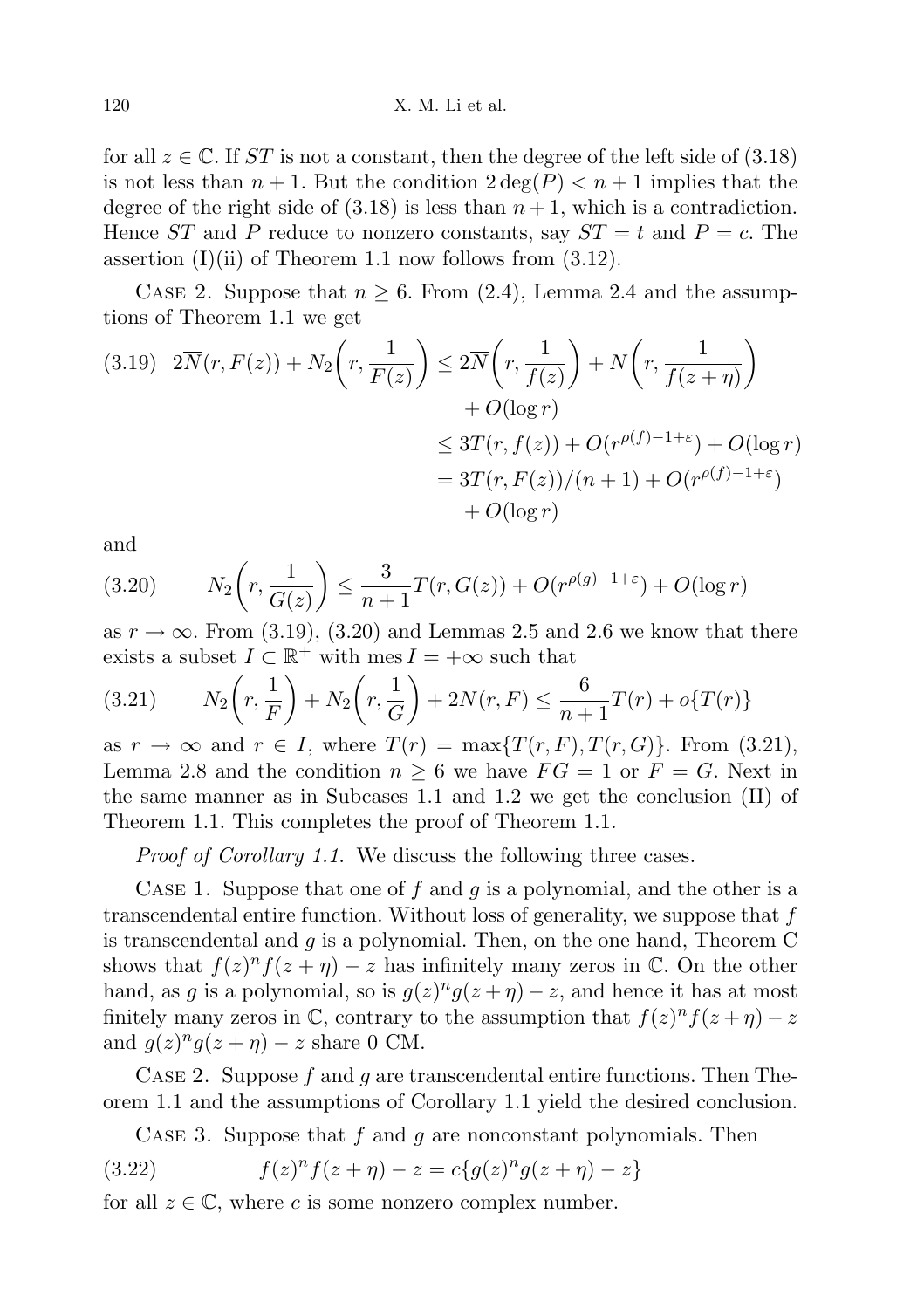If  $c = 1$ , then  $f(z)^n f(z + \eta) = g(z)^n g(z + \eta)$  for all  $z \in \mathbb{C}$ ; then in the same manner as in Subcase 1.1 of the proof of Theorem 1.1 we get the conclusion.

If  $c \neq 1$ , then (3.22) can be rewritten as

(3.23) 
$$
f(z)^n f(z+\eta) - c g(z)^n g(z+\eta) = (1-c)z
$$

for all  $z \in \mathbb{C}$ . From (3.23) and the condition  $n \geq 6$  we can deduce that  $deg(f) = deg(g)$ . Let

(3.24) 
$$
f(z) = a_0 z^m + a_1 z^{m-1} + \dots + a_{m-1} z + a_m,
$$

(3.25) 
$$
g(z) = b_0 z^m + b_1 z^{m-1} + \dots + b_{m-1} z + b_m,
$$

where  $a_j$   $(0 \le j \le m)$  and  $b_k$   $(0 \le k \le m)$  are complex numbers,  $a_0 \ne 0$  and  $b_0 \neq 0$ , and

$$
(3.26) \qquad \deg(f) = \deg(g) = m.
$$

By (3.24)–(3.26) and the standard Valiron–Mokhon'ko lemma we have

$$
(3.27) \quad T(r, f(z)) = T(r, g(z)) + O(1) = m \log r + O(1) = \deg(f) \log r + O(1).
$$

By rewriting (3.23) we get

$$
(3.28) \t\t F_1(z) + 1 = G_1(z),
$$

where

(3.29) 
$$
F_1(z) = \frac{f(z)^n f(z+\eta)}{(c-1)z}, \quad G_1(z) = \frac{cg^n(z)g(z+\eta)}{(c-1)z}.
$$

By (3.29), the condition  $n \geq 6$  and the standard Valiron–Mokhon'ko lemma we can deduce that  $F_1(z)$  is not a constant. Therefore, from  $(3.27)$ – $(3.29)$ and the second fundamental theorem we get

$$
n \deg(f) \log r \le T(r, F_1(z)) + O(1)
$$
  
\n
$$
\le \overline{N}(r, F_1(z)) + \overline{N}\left(r, \frac{1}{F_1(z)}\right) + \overline{N}\left(r, \frac{1}{F_1(z) + 1}\right) + O(1)
$$
  
\n
$$
\le \overline{N}\left(r, \frac{1}{(c-1)z}\right) + \overline{N}\left(r, \frac{1}{f(z)}\right) + \overline{N}\left(r, \frac{1}{f(z+\eta)}\right)
$$
  
\n
$$
+ \overline{N}\left(r, \frac{1}{G_1}\right) + O(1)
$$
  
\n
$$
\le \overline{N}\left(r, \frac{1}{(c-1)z}\right) + \overline{N}\left(r, \frac{1}{f(z)}\right) + \overline{N}\left(r, \frac{1}{f(z+\eta)}\right)
$$
  
\n
$$
+ \overline{N}\left(r, \frac{1}{g(z)}\right) + \overline{N}\left(r, \frac{1}{g(z+\eta)}\right) + O(1)
$$
  
\n
$$
\le [4 \deg(f) + 1] \log r + O(1)
$$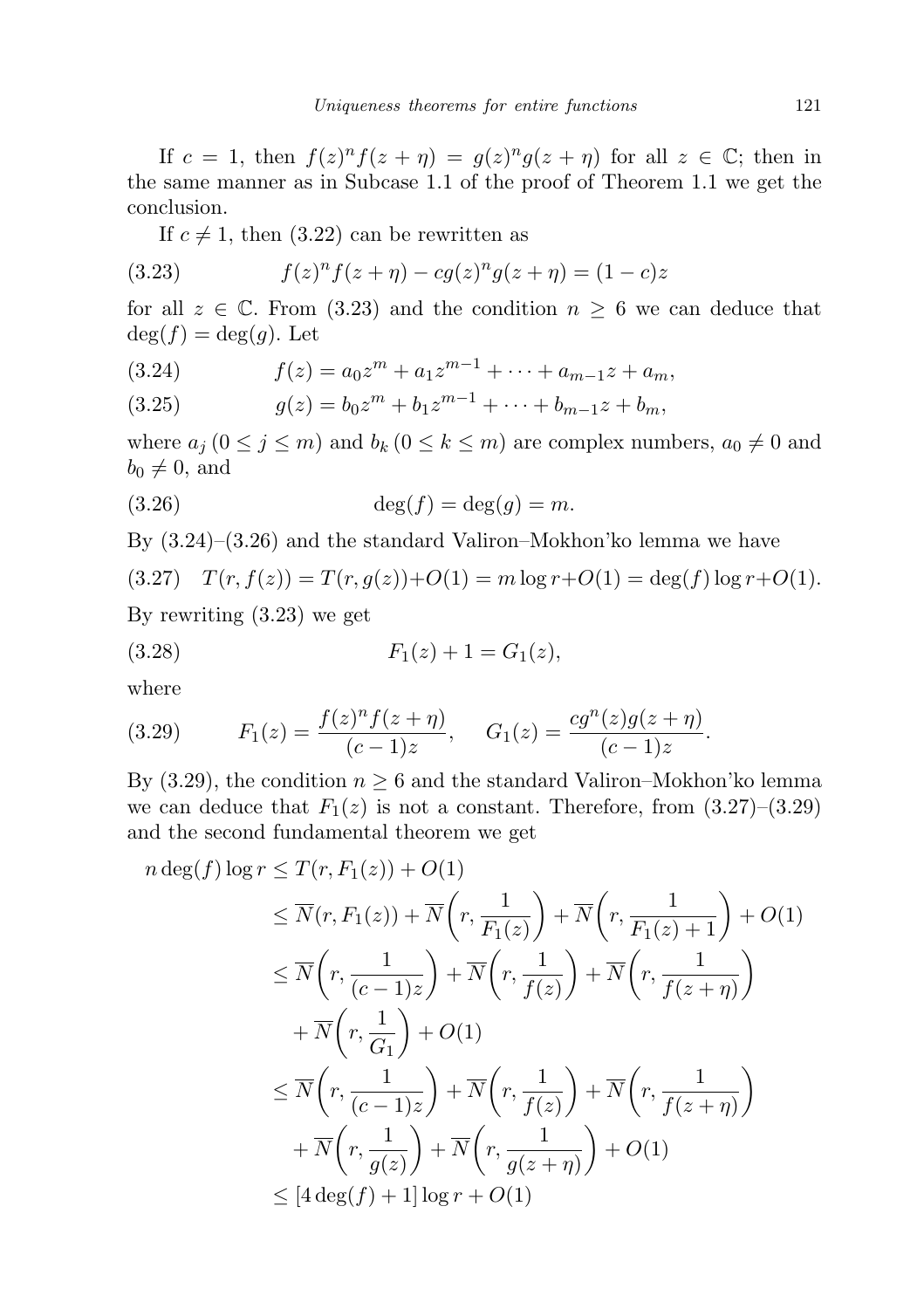as  $r \to \infty$ , i.e.,

(3.30) 
$$
[(n-4)\deg(f) - 1] \log r = O(1).
$$

Since  $\deg(f) \geq 1$  and  $n \geq 6$ , this yields a contradiction.

Corollary 1.1 is thus completely proved.

Proof of Theorem 1.2. First of all, we set

(3.31) 
$$
F(z) = \frac{f(z)^n (f(z)^m - 1) f(z + \eta)}{\alpha(z)},
$$

$$
G(z) = \frac{g(z)^n (g(z)^m - 1) g(z + \eta)}{\alpha(z)}
$$

for all  $z \in \mathbb{C}$ . From Lemma 2.3 and the condition that  $\rho(\alpha) < \rho(f)$  we get

(3.32) 
$$
T(r, F) = (n + m + 1)T(r, f) + O(r^{\rho(f) - 1 + \varepsilon}) + O(r^{\rho(\alpha) + \varepsilon}),
$$

(3.33) 
$$
T(r, G) = (n + m + 1)T(r, g) + O(r^{\rho(g) - 1 + \varepsilon}) + O(r^{\rho(\alpha) + \varepsilon}).
$$

From (3.32) and (3.33) we get

(3.34) 
$$
\rho(F) \le \max\{\rho(f), \rho(\alpha)\}, \quad \rho(f) \le \max\{\rho(F), \rho(\alpha)\},
$$

(3.35)  $\rho(G) \le \max\{\rho(g), \rho(\alpha)\}, \rho(g) \le \max\{\rho(G), \rho(\alpha)\}.$ 

From (3.34) and  $\rho(\alpha) < \rho(f)$  we have

$$
(3.36) \qquad \rho(F) = \rho(f).
$$

By Lemma 2.4, the condition  $\rho(\alpha) < \rho(f)$  and the standard Valiron–Mokhon'ko lemma we can deduce that  $F$  is not a constant. Proceeding as at the beginning of the proof of Theorem 1.1, we can deduce from (3.31) and the assumptions of Theorem 1.2 that  $F$  and  $G$  share 1 CM. This together with the second fundamental theorem gives

$$
T(r, F) \leq \overline{N}(r, F) + \overline{N}\left(r, \frac{1}{F}\right) + \overline{N}\left(r, \frac{1}{F-1}\right) + O(\log r)
$$
  
\n
$$
\leq \overline{N}\left(r, \frac{1}{f(z)}\right) + \overline{N}\left(r, \frac{1}{f^m(z) - 1}\right)
$$
  
\n
$$
+ \overline{N}\left(r, \frac{1}{f(z + \eta)}\right) + \overline{N}\left(r, \frac{1}{G-1}\right) + O(r^{\rho(\alpha) + \varepsilon}) + O(\log r)
$$
  
\n
$$
\leq (m+2)T(r, f) + T(r, G) + O(r^{\rho(f) - 1 + \varepsilon}) + O(r^{\rho(\alpha) + \varepsilon}) + O(\log r),
$$

i.e.,

(3.37) 
$$
T(r, F) \le (m+2)T(r, f) + T(r, G) + O(r^{\rho(f)-1+\varepsilon}) + O(r^{\rho(\alpha)+\varepsilon}) + O(\log r).
$$

Similarly

(3.38) 
$$
T(r, G) \le (m+2)T(r, g) + T(r, F) + O(r^{\rho(g)-1+\varepsilon}) + O(r^{\rho(\alpha)+\varepsilon}) + O(\log r).
$$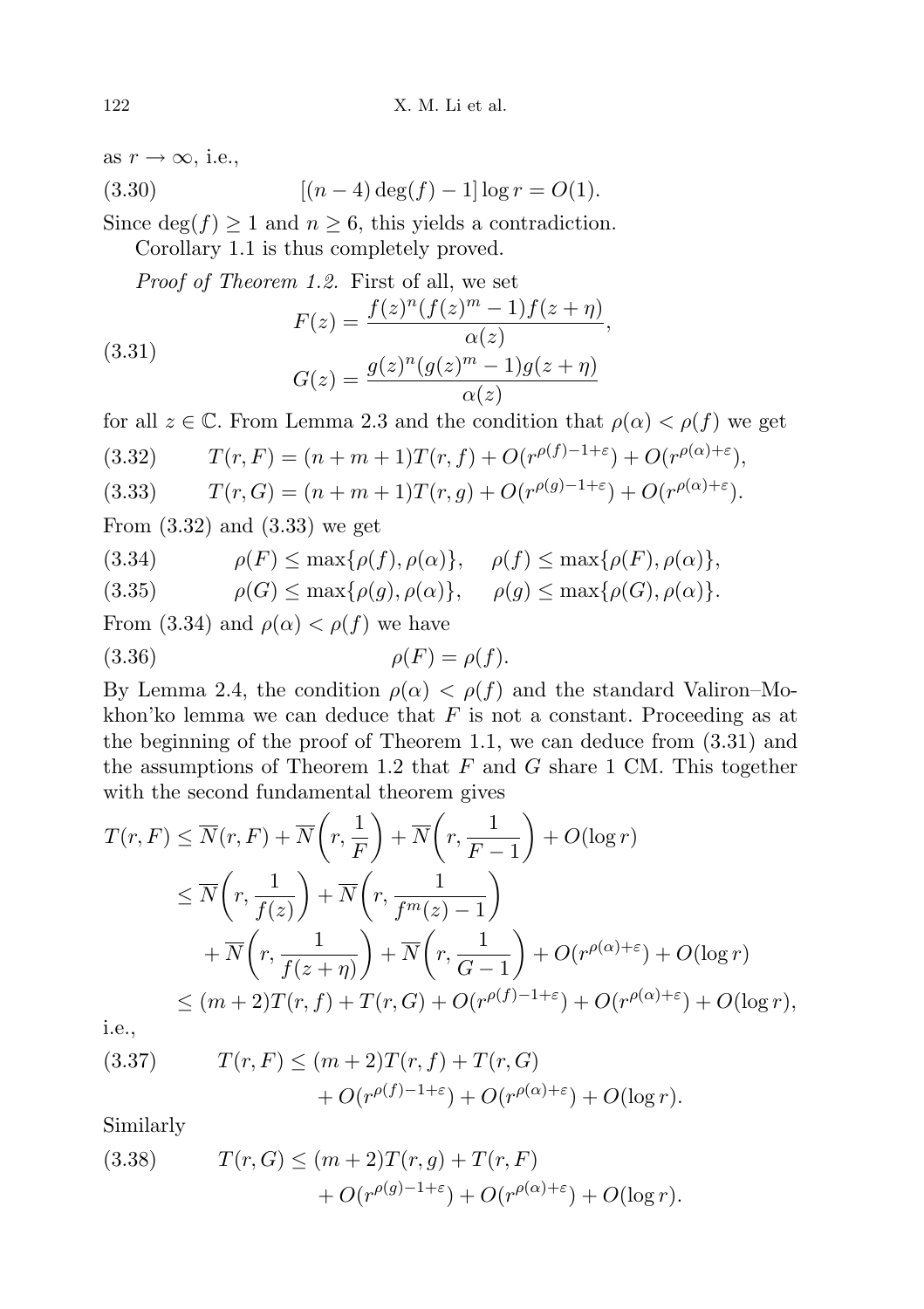From (3.32), (3.36), (3.37) and the conditions  $n \geq m + 6$  and  $\rho(\alpha) < \rho(f)$  $< \infty$  we get

$$
(3.39) \t\t \rho(F) \le \rho(G).
$$

From (3.35), (3.36), (3.39) and the condition  $\rho(\alpha) < \rho(f) < \infty$  we get

$$
(3.40) \qquad \rho(G) = \rho(g).
$$

From (3.33), (3.36), (3.38)–(3.40) and the condition  $\rho(\alpha) < \rho(f) < \infty$  we get

$$
(3.41)\qquad \qquad \rho(G) \le \rho(F).
$$

From  $(3.36)$  and  $(3.39)$ – $(3.41)$  we get

(3.42) 
$$
\rho(f) = \rho(g) = \rho(F) = \rho(G).
$$

From (3.31)–(3.33), (3.37)-(3.38), Lemma 2.6, the condition  $\rho(\alpha) < \rho(f)$  $\infty$  and the assumptions of Theorem 1.2 we know that there exists a subset  $I \subseteq \mathbb{R}^+$  with mes  $I = \infty$  such that

(3.43) 
$$
O(r^{\rho(\alpha)+\varepsilon}) + O(r^{\rho(f)-1+\varepsilon}) + O(r^{\rho(g)-1+\varepsilon}) = o\{T(r,f)\},
$$

(3.44) 
$$
O(r^{\rho(\alpha)+\varepsilon})+O(r^{\rho(f)-1+\varepsilon})+O(r^{\rho(g)-1+\varepsilon})=o\{T(r,g)\},
$$

(3.45) 
$$
\overline{N}\left(r, \frac{1}{F-1}\right) - \overline{N}_E(r, 1) = 0,
$$

(3.46) 
$$
\overline{N}\left(r,\frac{1}{G-1}\right) - \overline{N}_E(r,1) = 0,
$$

as  $r \to \infty$  and  $r \in I$ , and such that

$$
(3.47) \quad N_2\left(r, \frac{1}{F}\right) + 2\overline{N}(r, F)
$$
  
\n
$$
\leq 2\overline{N}\left(r, \frac{1}{f(z)}\right) + N\left(r, \frac{1}{f(z)^m - 1}\right)
$$
  
\n
$$
+ N\left(r, \frac{1}{f(z + \eta)}\right) + o\{T(r, f)\}
$$
  
\n
$$
\leq (m + 2)T(r, f(z)) + T(r, f(z + \eta)) + o\{T(r, f)\}
$$
  
\n
$$
= (m + 3)T(r, f(z)) + O(r^{\rho(f) - 1 + \varepsilon}) + o\{T(r, f)\}
$$
  
\n
$$
= (m + 3)T(r, f(z)) + o\{T(r, f)\}
$$
  
\n
$$
= \frac{m + 3}{m + n + 1}T(r, F(z)) + o\{T(r, F(z))\}
$$

and

(3.48) 
$$
N_2\left(r, \frac{1}{G}\right) \le \frac{m+3}{m+n+1}T(r, G) + o\{T(r, G)\}\
$$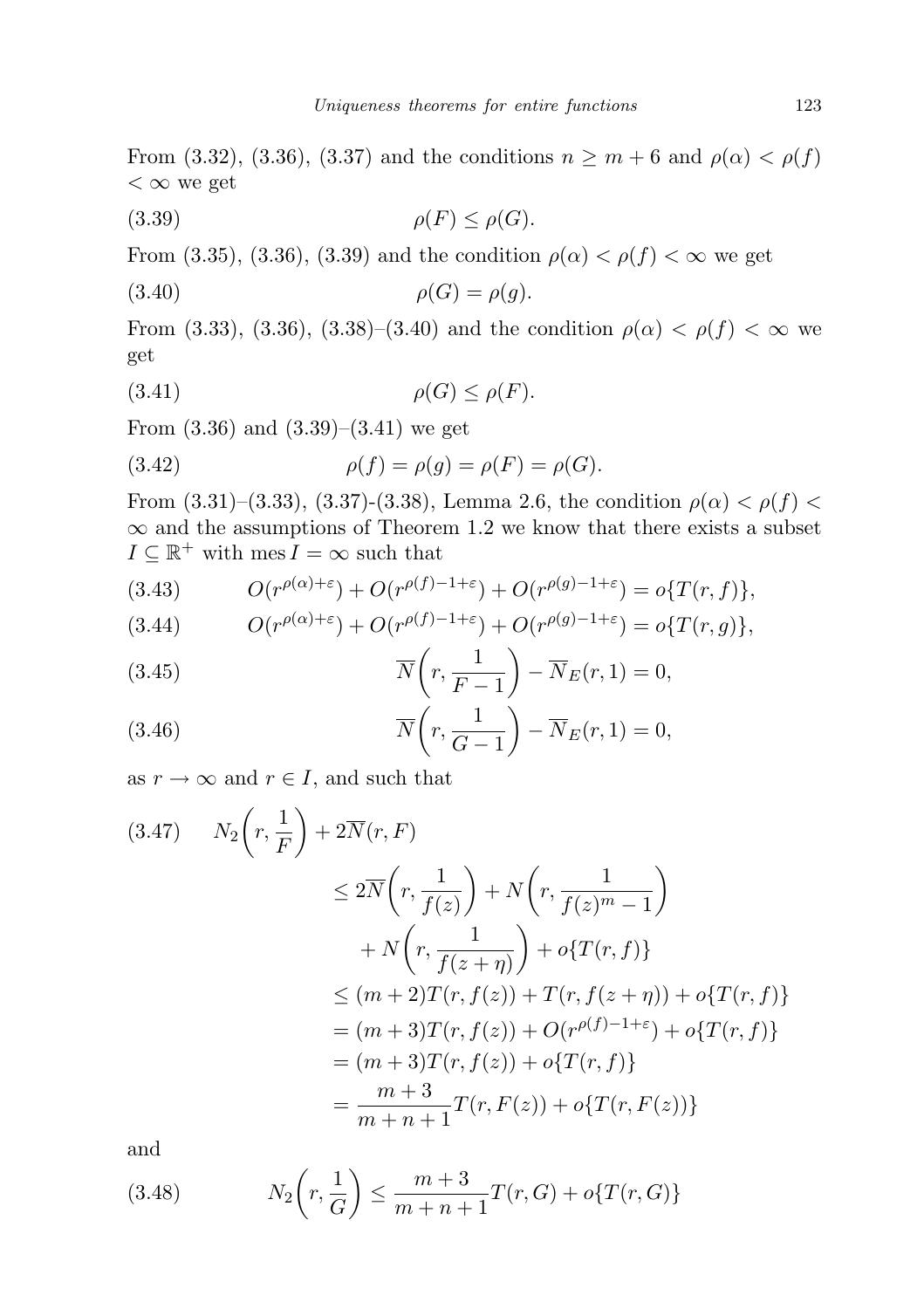as  $r \to \infty$  and  $r \in I$ . From (3.47) and (3.48) we get

$$
(3.49) \quad N_2\left(r, \frac{1}{F}\right) + N_2\left(r, \frac{1}{G}\right) + 2\overline{N}(r, F) \le \frac{2m + 6}{m + n + 1}T(r) + o\{T(r)\}\
$$

as  $r \to \infty$  and  $r \in I$ , where  $T(r) = \max\{T(r, F), T(r, G)\}\.$  From (3.49), Lemma 2.8 and the condition  $n \geq m + 6$  we have  $F = G$  or  $FG = 1$ . We discuss the following two cases.

CASE 1. Suppose that  $F = G$ . Then it follows from (3.31) that

(3.50) 
$$
f(z)^{n}(f(z)^{m}-1)f(z+\eta) = g(z)^{n}(g(z)^{m}-1)g(z+\eta)
$$

for all  $z \in \mathbb{C}$ . Let h be as in (3.8). From (3.8) and (3.50) we get

(3.51) 
$$
\{h(z)^{m+n}h(z+\eta)-1\}g(z)^m=h(z)^n h(z+\eta)-1
$$

for all  $z \in \mathbb{C}$ . First suppose that h is rational. If  $h(z)^{m+n}h(z+\eta) - 1 \neq 0$ , then (3.51) can be rewritten as

(3.52) 
$$
g(z)^m = \frac{h(z)^n h(z+\eta) - 1}{h(z)^{m+n} h(z+\eta) - 1}
$$

for all  $z \in \mathbb{C}$ . From (3.52) and the above supposition we know that g is a polynomial, which is impossible. Hence  $h(z)^{m+n}h(z+\eta) - 1 \equiv 0$ ; this together with (3.51) gives  $h(z)^n h(z + \eta) - 1 \equiv 0$ , and so  $h^m = 1$ , which by (3.8) yields the conclusion of Theorem 1.2.

Next suppose that h is transcendental meromorphic. Since  $f$ ,  $g$  are of finite order, the same is true for h as well. If  $h(z)^{m+n}h(z+\eta) - 1 \equiv 0$ , then from Lemma 2.4, Lemma 2.6 and the standard Valiron–Mokhon'ko lemma we get

(3.53) 
$$
(m+n)T(r,h(z)) = T(r,h(z)) + S(r,h)
$$

as  $r \to \infty$  and  $r \in I$ , where  $I \subset \mathbb{R}^+$  is a subset with mes  $I = \infty$ . From (3.53) we have  $T(r, h) = S(r, h)$  as  $r \to \infty$  and  $r \in I$ , and so h is a constant, which is impossible. Thus  $h(z)^{m+n}h(z+\eta) - 1 \neq 0$ , and so (3.51) can be rewritten as (3.52). Set

$$
(3.54) \t\t\t H(z) = h(z)^{m+n}h(z+\eta)
$$

for all  $z \in \mathbb{C}$ . From (3.52) and the condition that q is an entire function we know that  $h(z)^{m+n}h(z+\eta) - 1 = 0$  implies  $h(z)^n h(z+\eta) - 1 = 0$ , and so  $h(z)^m = 1$ . Since h is of finite order, it follows from Lemma 2.4 that the same is true for  $H$  as well. Hence from  $(3.54)$ , Lemma 2.4 and the second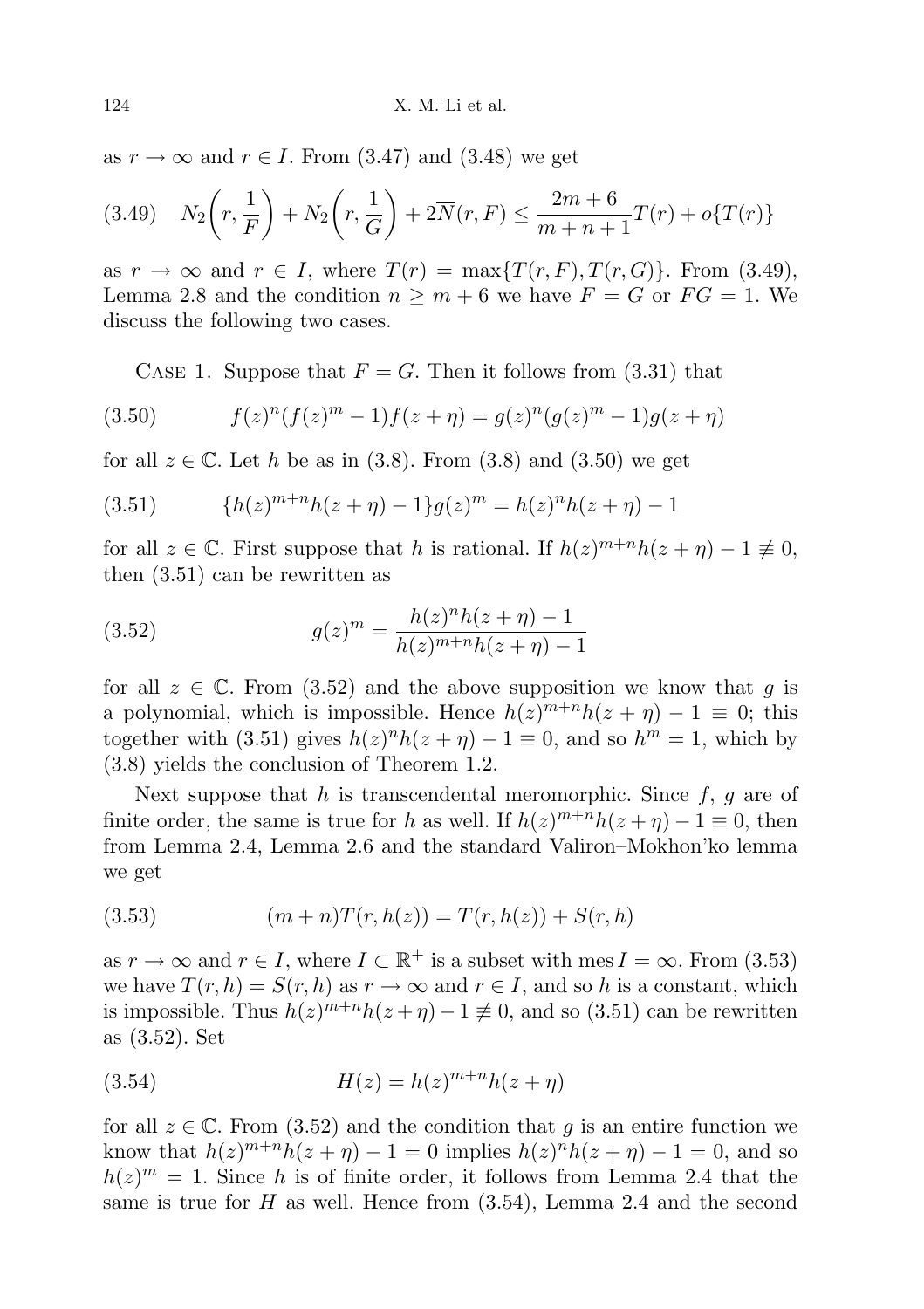fundamental theorem we get

$$
(3.55) \qquad T(r, H) \leq \overline{N}(r, H) + \overline{N}\left(r, \frac{1}{H}\right) + \overline{N}\left(r, \frac{1}{H-1}\right) + O(\log r)
$$

$$
\leq \overline{N}(r, h(z)) + \overline{N}(r, h(z+\eta)) + \overline{N}\left(r, \frac{1}{h(z)}\right)
$$

$$
+ \overline{N}\left(r, \frac{1}{h(z+\eta)}\right) + \overline{N}\left(r, \frac{1}{h(z)^m - 1}\right) + O(\log r)
$$

$$
\leq (m+4)T(r, h(z)) + O(r^{\rho(h)-1+\varepsilon}) + O(\log r)
$$

as  $r \to \infty$ . From Lemma 2.4 and the standard Valiron–Mokhon'ko lemma,  $(m+n+1)T(r, h(z)) = T(r, h(z)^{m+n+1}) + O(1)$  $\leq T(r, H(z)) + T\left(r, \frac{h(z)^{m+n+1}}{H(z)}\right)$  $H(z)$  $+ O(1)$  $=T(r,H(z))+T\bigg(r,\frac{h(z)}{h(z)}\bigg)$  $+ O(1)$ 

$$
\leq T(r, H(z)) + 2T(r, h(z)) + O(r^{\rho(h)-1+\varepsilon}) + O(\log r)
$$

as  $r \to \infty$ , which together with (3.55) gives

(3.56) 
$$
(n-5)T(r,h) \leq O(r^{\rho(h)-1+\varepsilon}) + O(\log r)
$$

as  $r \to \infty$ . From (3.56) and the condition  $n \geq m+6$  we get  $\rho(h) \leq \rho(h)-1$ , which is impossible.

CASE 2. Suppose that  $FG = 1$  and  $F \neq G$ . Then it follows from (3.31) that

(3.57) 
$$
f(z)^n (f(z)^m - 1) f(z + \eta) g(z)^n (g(z)^m - 1) g(z + \eta) = \alpha(z)^2
$$

for all  $z \in \mathbb{C}$ . From the condition  $\rho(\alpha) < \rho(f)$  and Lemma 2.6 we know that there exists a subset  $I \subseteq \mathbb{R}^+$  with mes  $I = \infty$  such that

$$
(3.58)\qquad \qquad T(r,\alpha) = o\{T(r,f)\}
$$

as  $r \to \infty$  and  $r \in I$ . By rewriting (3.57) we have

(3.59) 
$$
f(z)^n (f(z)^m - 1) f(z + \eta) = \frac{\alpha(z)^2}{g(z)^n (g(z)^m - 1) g(z + \eta)}
$$

for all  $z \in \mathbb{C}$ . Since f, g are entire functions, from  $(3.58)$  and  $(3.59)$  we get

(3.60) 
$$
\overline{N}\left(r, \frac{1}{f}\right) + \overline{N}\left(r, \frac{1}{f^m - 1}\right) = \overline{N}\left(r, \frac{1}{f}\right) + \sum_{j=1}^m \overline{N}\left(r, \frac{1}{f - \omega_j}\right)
$$

$$
\leq 2\overline{N}\left(r, \frac{1}{\alpha}\right) = o\{T(r, f)\}
$$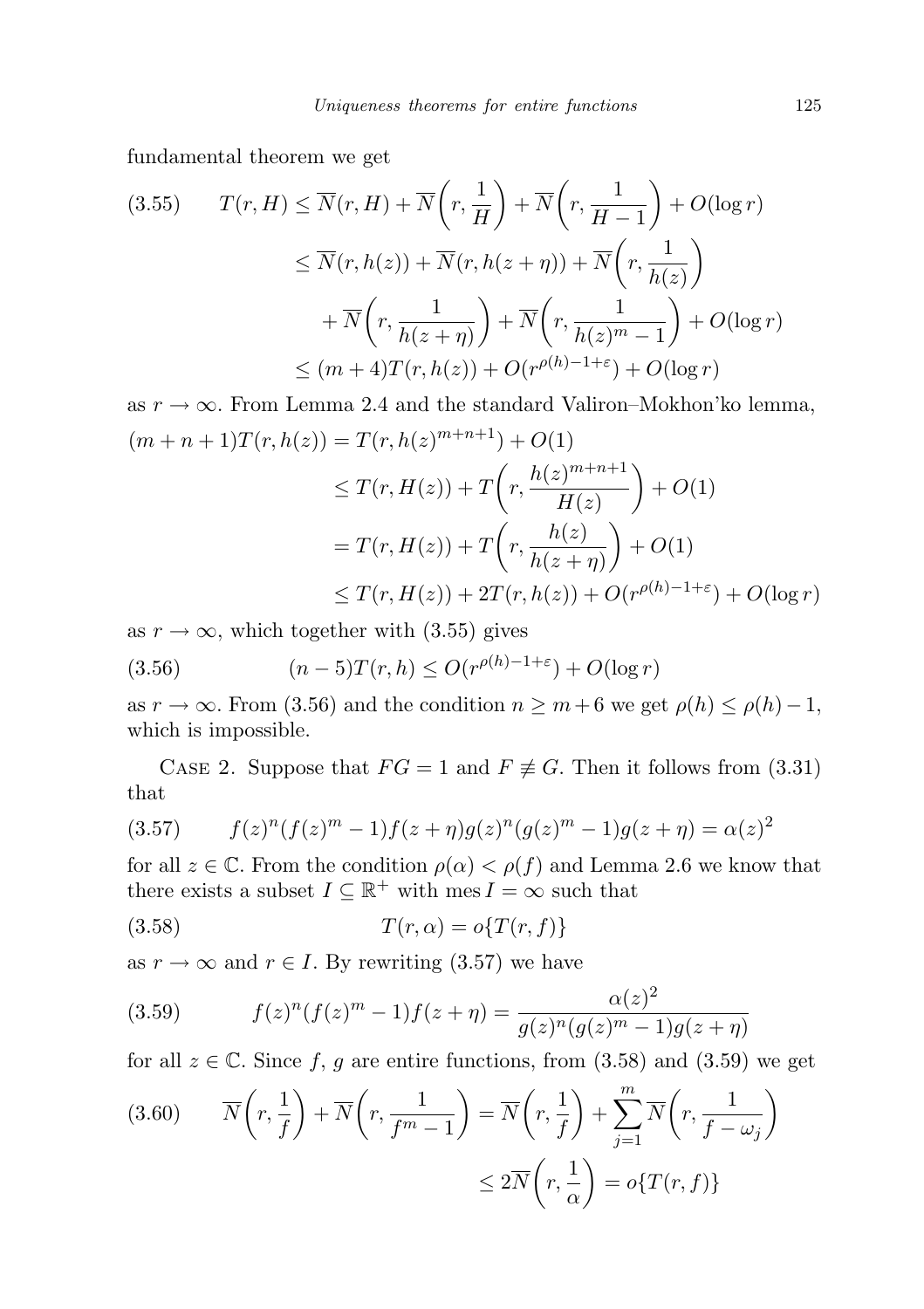as  $r \to \infty$  and  $r \in I$ , where  $\omega_j$ 's stand for the roots of  $\omega^m = 1$ . From (3.60) and the second fundamental theorem we have

$$
m(\mathbf{r}, f) \le \overline{N}\left(r, \frac{1}{f}\right) + \sum_{j=1}^{m} \overline{N}\left(r, \frac{1}{f - \omega_j}\right) + O(\log r) = o\{T(r, f)\}
$$

as  $r \to \infty$  and  $r \in I$ , which is impossible.

Theorem 1.2 is thus completely proved.

## 4. Concluding remarks. Now we give the following example.

EXAMPLE 4.1. Let  $f(z) = e^z$  and  $g(z) = e^{-z}$ . Then  $f(z)^j f(z + \pi i) =$  $-e^{(j+1)z}$  and  $g(z)^{j}g(z+\pi i) = -e^{-(j+1)z}$  for  $1 \leq j \leq 5$ , and  $\rho(f) = \rho(g) = 1$ . Moreover, we can verify that  $f(z)^{j} f(z + \pi i)$  and  $g(z)^{j} g(z + \pi i)$  share 1 CM.

From Example 4.1 we know that Theorem 1.1 holds possibly for  $1 \leq n$  $\leq$  5, so we give the following conjecture.

CONJECTURE 4.1. The conclusion (I) of Theorem 1.1 still holds for  $1 \leq$  $n \leq 3$ , and the conclusion (II) of Theorem 1.1 still holds for  $1 \leq n \leq 5$ .

Regarding Theorem 1.2, we pose the following question.

QUESTION 4.1. What can be said if the condition " $n \geq m + 6$ " in Theorem 1.2 is replaced with " $1 \leq n \leq m+5$ "?

Acknowledgements. The authors wish to express their thanks to the referee for his/her valuable suggestions and comments.

This project was supported by the NSFC (No. 10771121), the NSF of Shandong Province, China (No. Z2008A01), the NSFC & RFBR (Joint Project) (No. 10911120056), the NSFC (No. 40776006) and the NSF of Shandong Province, China (No. ZR2009AM008).

#### References

- <span id="page-15-2"></span>[\[1\]](http://dx.doi.org/10.1007/s11139-007-9101-1) Y. M. Chiang and S. J. Feng, On the Nevanlinna characteristic of  $f(z + \eta)$  and difference equations in the complex plane, Ramanujan J. 16 (2008), 105–129.
- <span id="page-15-5"></span>[\[2\]](http://dx.doi.org/10.1112/jlms/s1-42.1.389) J. Clunie, On a result of Hayman, J. London Math. Soc. 42 (1967), 389–392.
- <span id="page-15-1"></span>[3] M. L. Fang and X. H. Hua, Entire functions that share one value, J. Nanjing Univ. Math. Biquart. 13 (1996), 44–48.
- <span id="page-15-4"></span>[4] R. G. Halburd and R. J. Korhonen, Nevanlinna theory for the difference operator, Ann. Acad. Sci. Fenn. 31 (2006), 463–478.
- <span id="page-15-3"></span> $[5] \quad [5] \quad -$ ,  $\quad$ , Difference analogue of the lemma on the logarithmic derivative with applications to difference equations, J. Math. Anal. Appl. 314 (2006), 477–487.
- <span id="page-15-0"></span>[6] W. K. Hayman, Meromorphic Functions, Clarendon Press, Oxford 1964.
- <span id="page-15-6"></span>[\[7\]](http://dx.doi.org/10.2307/1969890) —, Picard values of meromorphic functions and their derivatives, Ann. of Math. 70 (1959), 9–42.